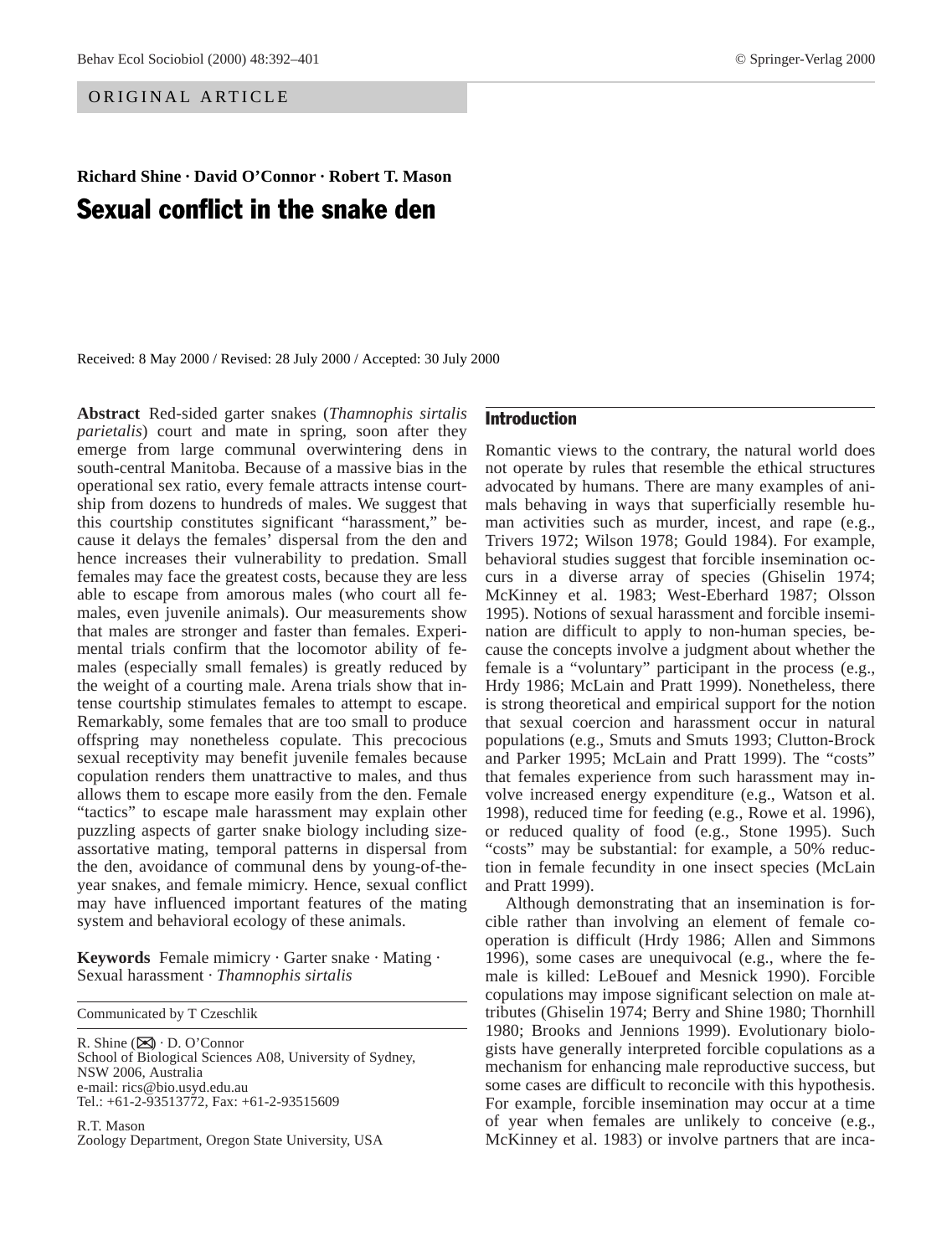pable of conceiving (e.g., juvenile females, males, heterospecific females: Trivers 1976; Hardy 1998; McLain and Pratt 1999). To understand the phenomenon of forcible copulations unrelated to conception, we need to clarify the nature of the interaction between the sexes, and the consequences of copulation for each sex.

In this paper, we deal with a study organism that appears to be an unlikely candidate for forcible insemination. The elongate and flexible bodies of snakes make it impossible for a male to copulate with a resisting female (Devine 1984). Nonetheless, a courting male might be able to harass a female to such a degree that she accepts copulation. Our study was stimulated by observations of courtship and mating at communal dens of red-sided garter snakes in Manitoba. All females are courted intensely by males, with very large numbers of suitors (sometimes in the hundreds) clustering in a "mating ball" around the female (Gregory 1974; Gregory and Stewart 1975). Females are occasionally killed (crushed) by these courting males (Shine et al. 1999, 2000c). More commonly, the females' attempts to disperse from the den are hindered, especially where egress requires them to move up steep inclines. Writhing balls of snakes with a female at the center often fall back down the slope, forcing the female to recommence her dispersal efforts from the beginning (personal observation). The largest females are able to escape, but small females may be virtually unable to move.

Does courtship by these hordes of amorous males constitute a significant "cost" to a female garter snake? That is, are females genuinely disadvantaged (e.g., in energy expenditure, exposure to predation) by courtship and, if so, do they modify their behavioral "tactics" to reduce such costs? Do males actually obtain copulations by stressing the female rather than by inducing receptivity in the co-operative fashion that is generally assumed? Although intuition suggests that the males are harassing the females in this situation, the hypothesis is difficult to test in any objective fashion. We nonetheless attempt to do so, by focussing on some of the assumptions and predictions inherent in the "harassment" hypothesis. In particular, we gathered data on the ways in which a female's body size influences her attractiveness to males, her response to courtship, her behavioral "tactics" (e.g., times of emergence, probability of mating), and her ability to mate and/or to escape from courting males (e.g., by superior strength or speed).

# Methods

### Study species and area

In the Interlake region of south-central Manitoba, red-sided garter snakes (*Thamnophis sirtalis parietalis*) overwinter in limestone sinkholes. Some of the dens contain many thousands of these small colubrid snakes (Gregory 1974; Gregory and Stewart 1975). They mate soon after spring emergence, before dispersing to surrounding areas. Young-of-the-year snakes do not use these communal dens, and presumably hibernate in smaller groups in other places (Gregory 1974, 1977; Gregory and Stewart 1975). Although each den contains approximately equal numbers of adult males and females, the operational sex ratio during the mating season in spring is heavily male biased (often >100:1; Gregory 1974; unpublished data). This bias results from sex differences in emergence patterns: females disperse soon after emerging, whereas males remain for much longer in the vicinity of the den (Gregory 1974; Sexton and Bramble 1994). Because of this highly skewed sex ratio, emerging females are exposed to intense courtship. The location of females can often be ascertained by finding a mass of hundreds of males, and searching within this "mating ball" to reveal a female at its center.

Most of the data in this paper derive from studies in May 1999 at a snake den in a gravel quarry 1.5 km north of the town of Inwood, Manitoba, 0.5 km east of Highway 17 (50°31.58′ N 97°29.71′ W). This den is approximately 30 km south of the Narcisse dens that have been the focus of most previous research on this system. Because the reproductive status of females cannot be determined during the mating season in early spring, we needed to maintain a sample of females in captivity until we could make this determination. Thus, we collected females from the Inwood den and maintained them in captivity at Oregon State University until they gave birth during summer. All of these females were measured and weighed at the time of capture, so our data on body sizes of the captive snakes are not confounded by growth subsequent to their collection. Apart from these animals, all data in the present paper are based on measurements made in the field. To ensure statistical independence, each snake was used for only one segment of the study and then released.

#### General methods

To characterize body size distributions of reproducing snakes, we collected, measured (snout-vent length, SVL), and weighed snakes that were being courted, or were mating. Snakes were measured by being stretched out beside a metal ruler, and were weighed with an electronic balance. Regular sampling of all snakes around the den also allowed us to compare the attributes of these samples to prevailing weather conditions. Weather data were obtained for the town of Lundar, 25 km west of Inwood (Environment Canada).

To quantify the minimum body size at which females are capable of copulating, we gathered data on the size of male hemipenes and females' cloacal vestibule that contains the hemipenis during mating. The crucial dimension in this respect is width, since excessive length of the hemipenis presumably would not preclude effective copulation. We measured hemipenile sizes from a sample of dead male snakes collected after they suffocated in a Narcisse den in 1997 (Shine et al. 1999). Hemipenes were manually everted from these animals, and measured with vernier calipers. To quantify the internal dimensions of cloacal vestibules, we filled the cloacas of dead (predator-killed) females with fluid rapid-drying silicone (Dow-Corning). This method was developed by Guinea (1986) to quantify cloacal volumes of sea-snakes. The plugs were allowed to dry for 2 days before removal and measuring.

A female's ability to escape harassment should depend upon her speed and strength relative to that of males. Because such abilities are influenced by body size, we measured locomotor abilities of 12 females from each of three size classes: small (SVL  $\langle 45 \text{ cm} \rangle$ , medium (SVL 45–55 cm). and large (SVL > 55 cm), as well as 12 large (SVL  $>50$  cm) and 12 small (SVL  $<$ 40 cm) males. The snakes were filmed with a videocamera as they crawled down a wooden runway 160 cm long by 30 cm wide, with walls of 15 cm. The runway was marked at 20-cm intervals. Body temperatures were recorded immediately after the trials, averaged 22.2°C (SD=3.2°C), and did not differ among the four groups of snakes (one-factor ANOVA,  $F_{3,54}=0.78$ ,  $P=0.51$ ). To estimate the females' ability to disperse from the den while being courted, we taped a dead male snake to the dorsal surface of the female approximately halfway between her head and vent. The same male (intermediate sized, 39.6 cm SVL, 21.7 g; found dead near the den) was used in all trials. Half the females were run with no male on their backs and then immediately run with the male attached.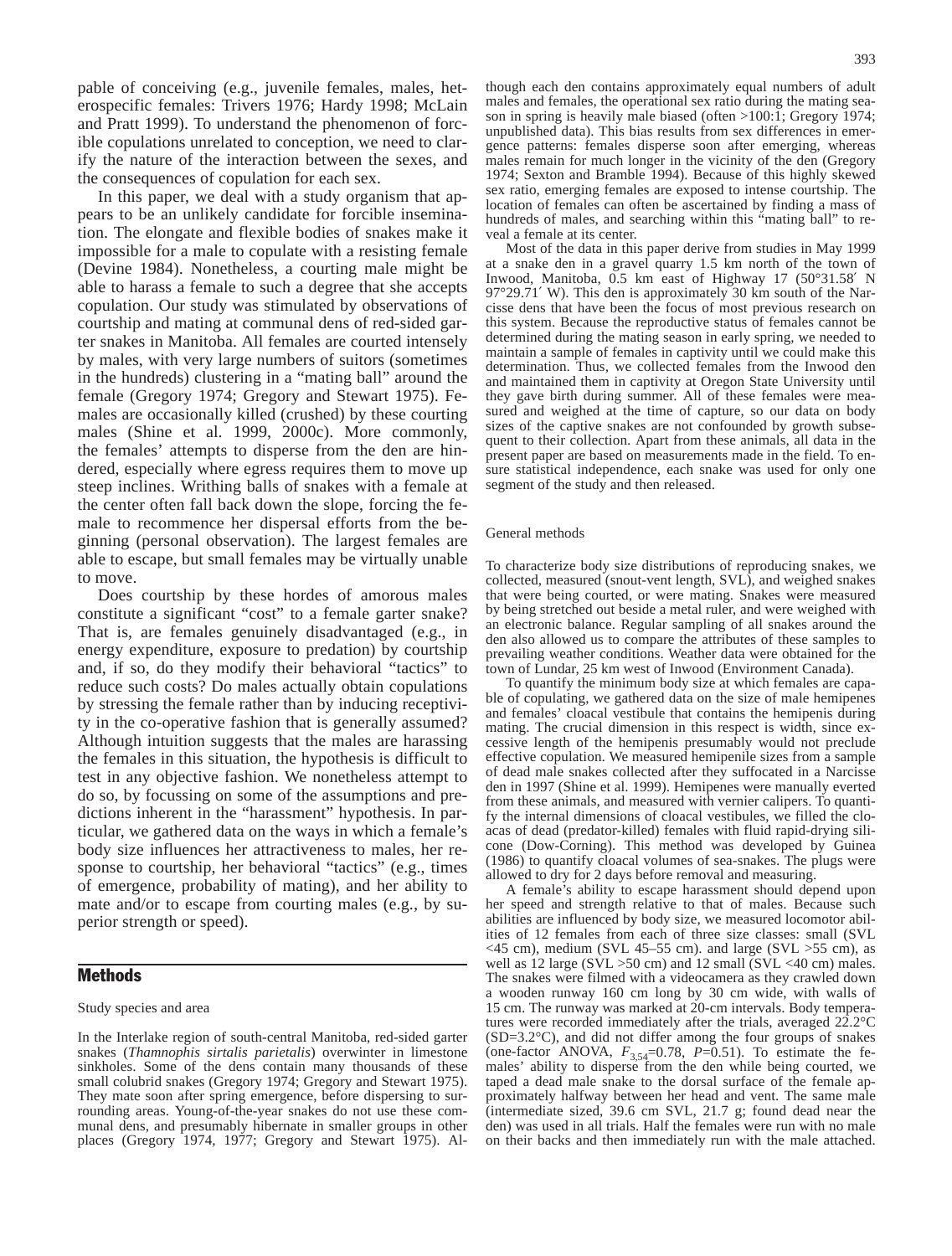The other half were first run with the male attached and then without. From the videos, we recorded the time from when the snake's snout crossed the forward edge of the start line to when it crossed the finish line, 120 cm away. To encourage the snakes to move as fast as possible, they were tapped on the tail with a finger as they moved along the runway.

To quantify muscular strength, we used a modified version of a protocol first developed by Schwaner and Sarre (1988). We held a snake by the back of the neck against a table, stretched out its body, and clipped the end of a spring balance (Pesola 300 g) midway along the tail. We then released the tail, simultaneously prodding the snake's tailbase to stimulate contraction. The force exerted by the snake, as it pulled its tail back towards its head, was read from the spring balance.

If females attempt to avoid courtship by males, we expect that females courted by a larger number of males would spend more time moving about in an attempt to escape. To test this idea experimentally, we set up arenas  $(1.1\times1.2 \text{ m}, 90 \text{ cm high})$  of nylon material adjacent to the den. Each arena contained either 6 or 12 males (selected such that mean male body size remained consistent across all trials) plus one female-mimic ("she-male": Mason and Crews 1985, 1986; Shine et al. 2000a), and three females (one small, one medium, one large; size categories as above). Females of all sizes had their cloacas taped shut to prevent mating during the trials. At 10-min intervals for 60 min, we recorded whether or not each of the females was moving about the arena or remaining still. The behavior of she-males during these trials has been analyzed in a separate paper (Shine et al., in press b) and will not be discussed here.

# **Results**

Body sizes of females versus reproductive status

## *Courted females*

Males courted the entire size range of females that were found near the den, including the smallest female we found (28.8 cm SVL, 8.4 g).

#### *Mated females*

Females <43 cm SVL were never recorded to copulate (Fig. 1). The proportion of females above this size that copulated was high (Fig. 2). These data undoubtedly underestimate the real incidence of mating, because many of the females we recorded as "unmated" would presumably have mated at some later time.

# *Gravid females*

The minimum body size at which females begin producing offspring can be determined from data on 67 females captured at Inwood in May 1999 and brought back to Oregon to give birth. The smallest reproductive female was 49.9 cm SVL; most (36 of 45) females above this size produced offspring, but all 22 females below this size did not.

Figure 1 thus reveals substantial differences in the minimum body sizes at which female snakes were courted, mated, or were found gravid. All females were courted regardless of body size. The proportion that pro-



#### snout-vent length (cm)

**Fig. 1a–c** Frequency distributions of body sizes (snout-vent lengths, SVLs) of female red-sided garter snakes. **a** Females that were being actively courted. **b** Mating females. **c** Females that were maintained in captivity after mating, and later produced offspring

duced offspring increased with maternal size, with most females not reproducing until they attained >50 cm SVL (Fig. 2). In contrast, most females mated in every size class >42.5 cm. The strongest comparison comes in the size range from 42.5 to 50 cm SVL (Fig. 2). Mating occurred in at least 16 of 29 snakes (64%) whereas only 1 of 10 captive animals within this range of SVLs was gravid (10%;  $\chi^2 = 4.51$ , 1 *df*, *P*<0.04). The disparities in body size between the three classes are much greater when calculated on the basis of body mass rather than SVL. The smallest courted snake weighed 8.4 g, the smallest mated animal weighed 14.2 g, and the smallest gravid snake weighed 45.6 g.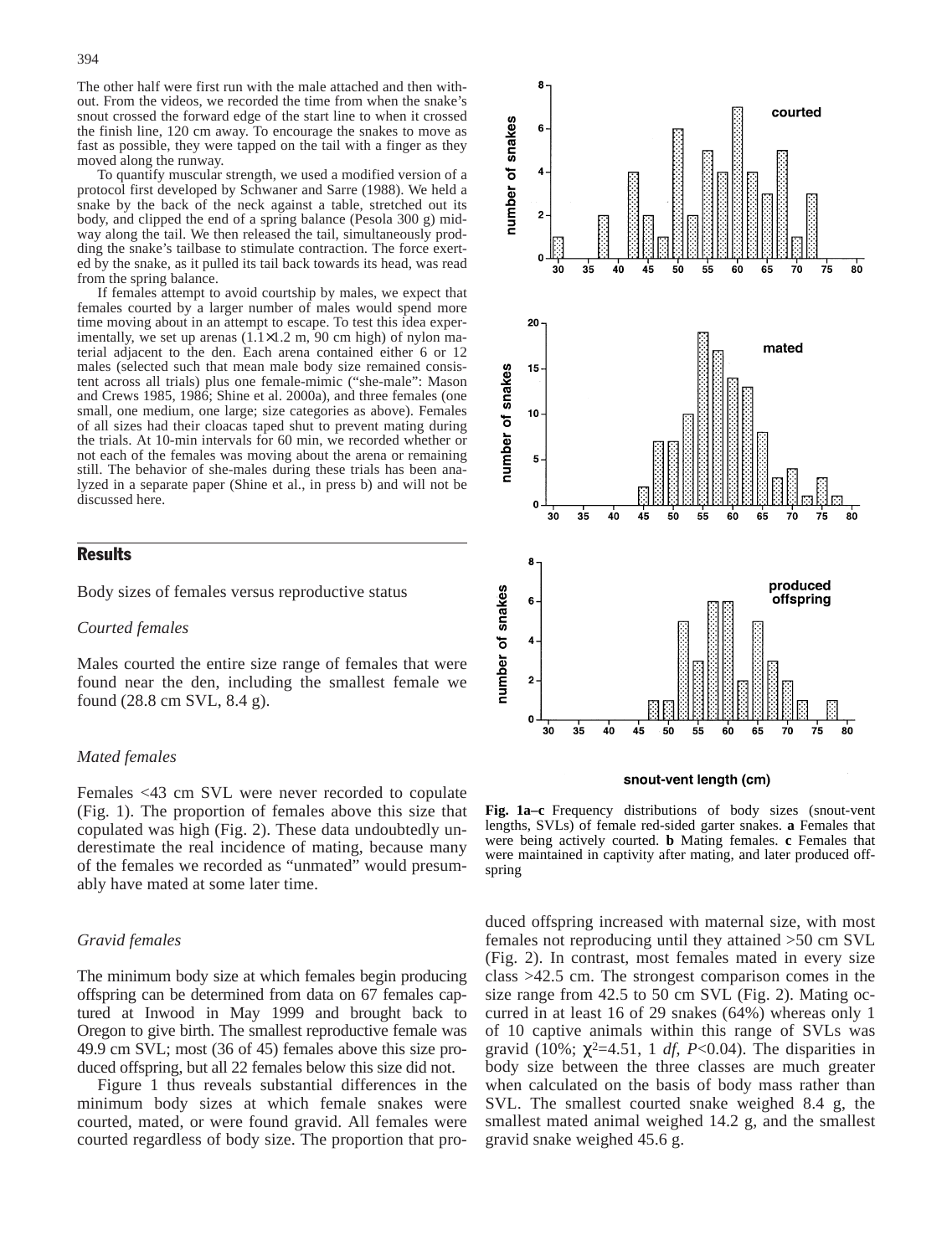

**Fig. 2** The proportion of female garter snakes recorded to mate or to produce offspring, as a function of female body size (SVL). See text for statistical tests

The conclusion that juvenile females copulate is the most surprising result from our study, and warrants careful scrutiny. The crucial evidence is the minimum body sizes at copulation versus at reproduction (i.e., offspring production). Sizes of copulating snakes are straightforward to measure, and the smallest size at mating from our study (43 cm SVL) is similar to those reported from previous studies on the same species (45 cm: Hawley and Aleksiuk 1976; Whittier et al. 1985). The size at which females first begin producing offspring is more difficult to assess, because we cannot determine a female's reproductive status until several weeks after she has mated. Therefore, captivity may modify female reproductive "decisions." Nonetheless, data on body sizes of reproducing females in the field fit well with the data from our captives. Previous estimates of the minimum size at parturition in Manitoba garter snakes are consistent with (or exceed) our own (e.g., 55 cm SVL: Whittier et al. 1985). Gregory (1977) also reported a minimum SVL of 53 cm for a female giving birth (his Fig. 12). Gregory's dissections suggested that females as small as 45 cm SVL (approximately the size threshold for mating – see above) were potentially reproductive (his Table 2), but the proportion of animals reproducing at this size was very low. P.T. Gregory has generously provided his original data on body sizes and reproductive status of females captured during summer in areas adjacent to the dens (70 in 1971, 93 in 1972); we also have data on 29 females captured from their summer ranges in 1998. The size distributions of gravid snakes in these summer samples were almost identical to those of the reproducing captive females we collected from Inwood in 1999 (e.g., 53 of 57 snakes <50 cm were not gravid in the summer samples). We thus conclude that females copulate at body sizes smaller than those at which they produce offspring.

**Fig. 3** Muscular strength of male and female garter snakes, as measured by the snake's ability to pull back against a spring balance. See text for statistical tests

Strength and speed as a function of sex and body size

Muscular strength (ability to pull against the spring balance) increased with body size in both sexes, but was generally higher in males than in females at the same body length (Fig. 3). One-factor ANCOVA was used to test these results, with sex as the factor, SVL as the covariate, and strength as the dependent variable. Strength increased with SVL  $(F_{1,55}=81.05, P<0.0001)$ , at similar rates in the two sexes (interaction  $F_{1,55}=0.40$ ,  $P=0.53$ ). At the same SVL, males were considerably stronger than females  $(F_{1.56} = 9.02, P < 0.005)$ . Because females attain larger body sizes than males, however, the largest females were as strong as any males (Fig. 3).

Similar patterns were seen from our trials of locomotor speed. Males were faster than females (one-factor ANOVA,  $F_{1.56}$ =22.85, *P*<0.0001), with no difference in mean locomotor speeds between large versus small males  $(F_{1,22}=0.01,$ *P*=0.95). Repeated-measures ANCOVA (with female body size as the covariate and with/without male as the repeated measure, as per Fig. 4) revealed a significant effect of the burden on female locomotor speed  $(F<sub>1,33</sub>=14.20, P<0.001)$ . Furthermore, a female's body size affected not only her absolute speed  $(F_{1,33} = 7.64, P < 0.01)$  but also the degree to which she was slowed by the attached male (interaction  $F_{1,33}=5.32, P<0.03$ ). When a dead male was taped to the female, her locomotor speed decreased by an average of 21% in large females, 34% in medium-sized females, and 56% in small females (Fig. 4). That is, small females were not only the slowest animals, but were less capable than larger conspecifics of carrying an additional burden.

Male body size relative to female body size

We examined two facets of the relationship between male and female body sizes.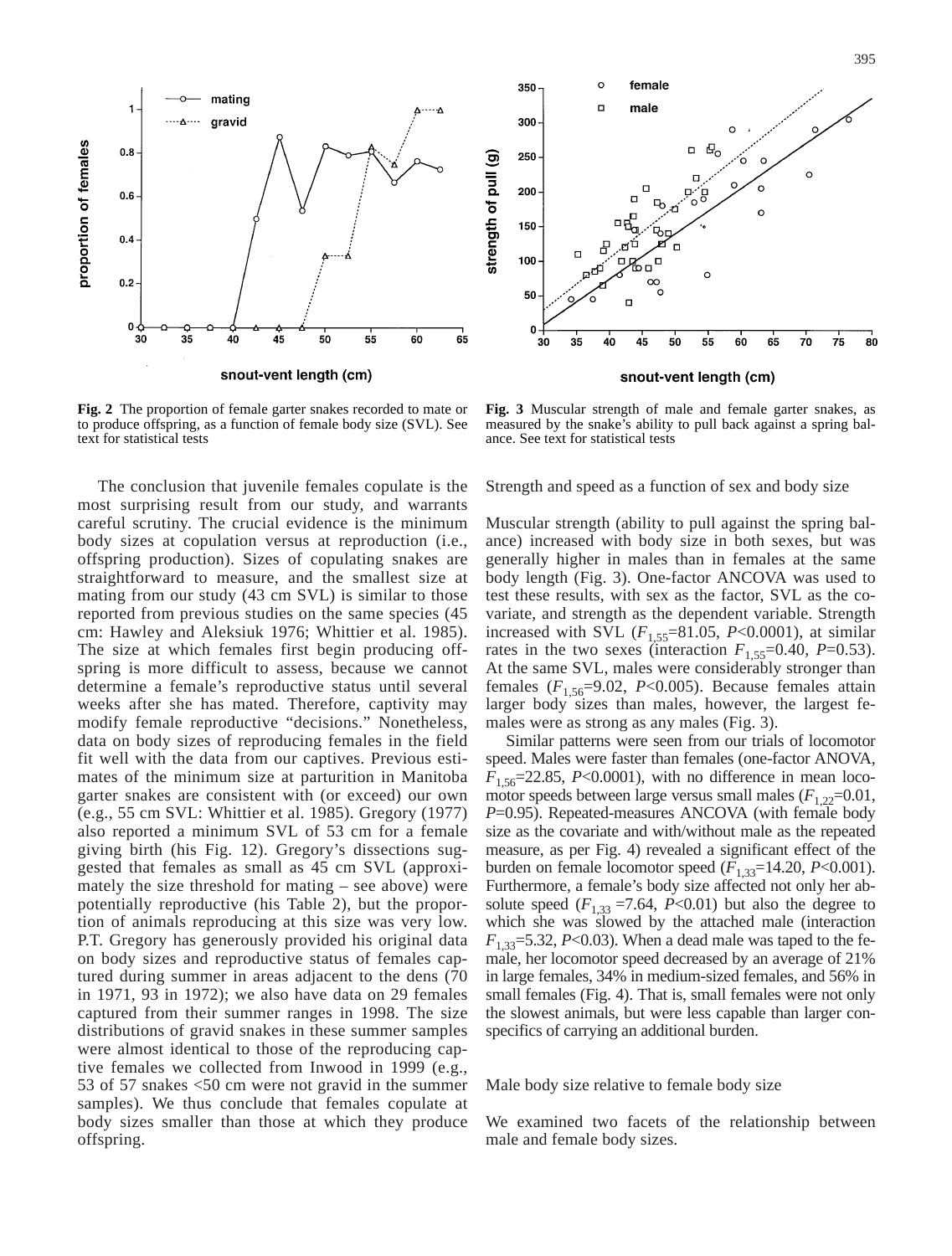



**Fig. 4** Locomotor speeds of garter snakes on a wooden runway. Speeds were measured while the snakes were unencumbered (males and females) and female speeds were also measured when the female was carrying a dead male snake attached to her dorsal surface. Mean±2 SE. See text for statistical tests

- (1) Because large females are stronger than small males (see above), they should be better able to resist harassment (e.g., Crean and Gilburn 1998). Hence, if copulation reflects successful harassment, we expect that large females will mate primarily with large rather than small males. Analysis of the sizes of copulating snakes confirms a highly significant trend to sizeassortative mating (male vs female SVL, *n*=109, *r*2=0. 09, *P*<0.0001; see Shine et al. 2000b for further discussion).
- (2) Both cloacal and hemipenis sizes increase with body size, but at very different rates (Fig. 5). This difference in slopes can be shown with a one-factor heterogeneity of slopes test (sex as the factor, SVL as the covariate, and genital size as the dependent variable: *F*1,99=27.61, *P*<0.0001). Females <45 cm SVL are physically incapable of mating with most males, whereas females beyond this size can mate with almost any male (Fig. 5).

Female body size versus weather conditions at emergence

If small females are disadvantaged by intense courtship, they may benefit by emerging and dispersing from the dens during unusually cool weather, when they attract less courtship. This hypothesis predicts that females too small to copulate (<45 cm SVL) should emerge primarily on days with low ambient temperatures. To test this prediction, we obtained data on minimum ambient temperature for each day during May 1997 from a nearby town (see above) and sampled snakes around the den twice each day (mid-morning and mid-afternoon). In keeping with our prediction, small females constituted a higher proportion

of snakes found emerging and dispersing from the den on cooler days (minimum temperature vs proportion of all snakes consisting of females <45 cm SVL: *n*=10 days, mean of 82.3 snakes per day,  $r^2=0.73$ ,  $P=0.0015$ ).

**Fig. 5** Sizes of reproductive structures of male and female garter snakes in relation to the snake's overall body size (SVL) [*dotted line* and *squares* widths of male hemipenes (means of right and left), *solid line* and *circles* width of the female cloacal vestibule]

## Effects of courtship on females

Field observations suggest that females attempt to escape from intense courtship and (especially in the case of large females) often succeed in doing so. The trials in outdoor arenas allowed us to test this proposition experimentally, by comparing the behavior of females of various size classes when exposed to different levels of courtship. We used a two-factor ANOVA to analyze these data, with female size class and number of males per arena as the factors, and female activity (proportion of time active) as the dependent variable. All females were courted continuously throughout the trials, but at different intensities depending on the operational sex ratio within the arena. Figure 6 shows that the proportion of time females spent moving was related to body size, with larger females more active overall  $(F_{2,147}=8.75,$ *P*<0.0003). Female activity level was also affected by the number of males in the arena: females exposed to no males or only 6 males were similar in this respect, and less active than females exposed to courtship from 12 males ( $F_{2,147}$ =13.33, *P*<0.0001; post hoc Fisher's PLSD tests confirm that females were more active in the 12 male treatment than in the other two). Although the increased activity in 12-male trials was seen in all female size classes, the proportional increase was greater in small females (e.g., comparing 6- vs 12-male trials, increases of 50% for large females, 75% for medium females, and 350% for small females; Fig. 6).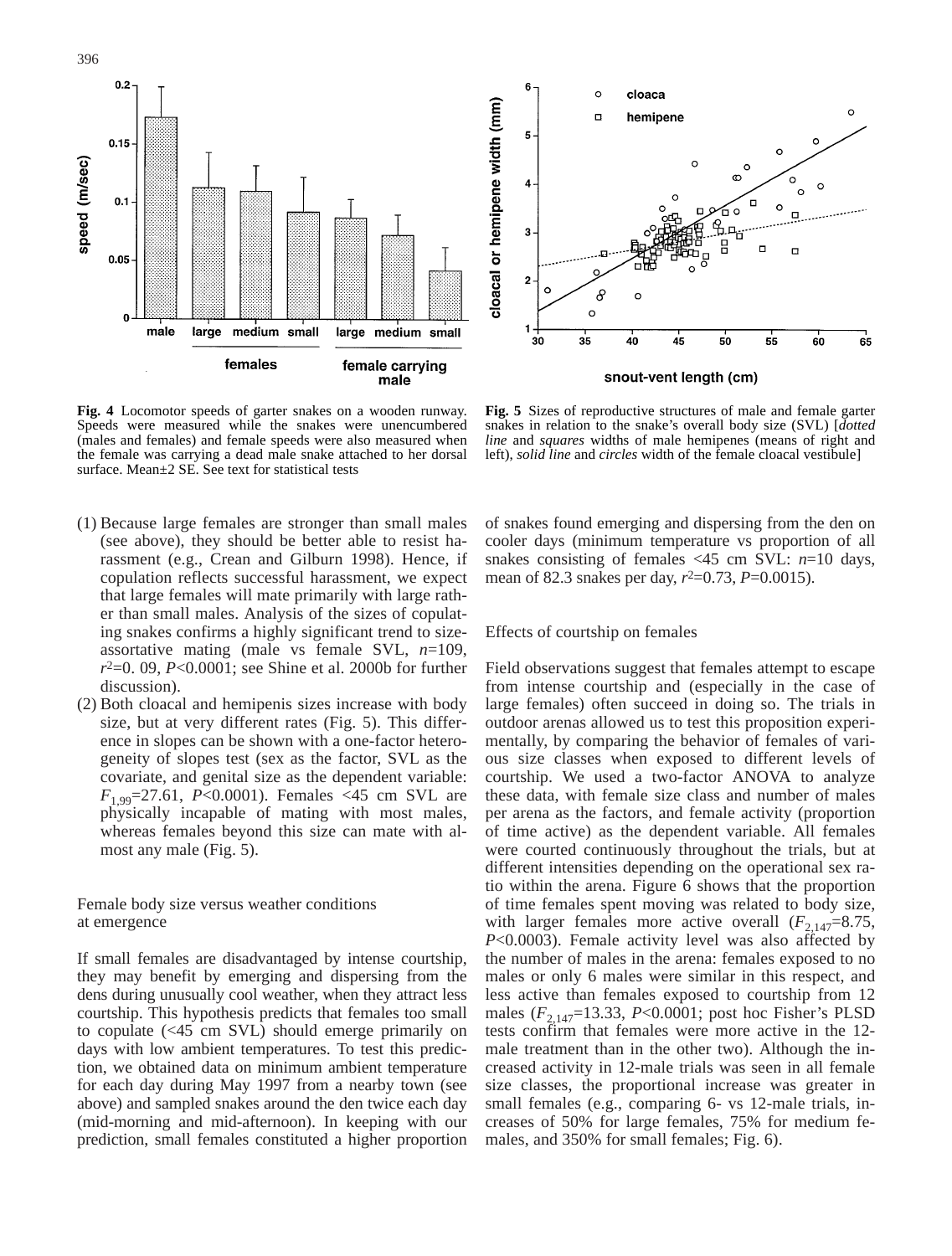

**Fig. 6** Activity levels (proportion of sampling occasions when the animal was moving rather than stationary) of female garter snakes in outdoor arena trials. The females were grouped into three size classes: small (SVL  $\langle 45 \text{ cm} \rangle$ , medium (SVL  $\overline{45}$  to 55 cm), and large (SVL  $>55$  cm). The arenas contained no, 6, or 12 males. Mean±2 SE. See text for statistical tests

# **Discussion**

We suggest that female garter snakes experience a "cost" in being physically buffeted by males during courtship, and hindered from dispersing from the den. The alternative view would be that female garter snakes do not experience significant "costs" from male attention, and that the interaction between the two sexes is simply one that ensures that females obtain sperm that they will need for the production of offspring. For example, females resisting copulatory attempts may thereby tend to mate with larger more vigorous partners, with a consequently enhanced viability of their progeny (e.g., Allen and Simmons 1996). Below, we examine questions that arise from our study, in terms of the sequence of behaviors involved in mating.

## Why do males court juvenile females?

Given the relatively brief mating season, we might expect males to be highly selective and only court females large enough to produce offspring. This is clearly not the case. Males court all females in the general vicinity of the den, although they devote more vigorous courtship to larger females (e.g., Aleksiuk and Gregory 1974; Gartska et al. 1982). This unexpected finding may reflect the difficulties faced by males. The few adult females that emerge are often covered by hordes of competing males, so that males may be under strong selection to detect and respond to any snake that bears even a slight resemblance to a reproductive female. This argument also fits well with the existence of female-mimics at the Manitoba dens. Male snakes that produce female-like skin lipids ("she-males") attract considerable courtship from other males (Mason and Crews 1985, 1986; Shine et al. 2000a).

Does courtship entail a "cost" to females?

A few females are actually killed (suffocated) under piles of courting males, but this occurs rarely (Shine et al. 1999, and unpublished data). More often, females are simply delayed in their attempts to leave the den and its vicinity. Although such a delay may only involve a day or two, it may nonetheless considerably increase female vulnerability to predation. Crows kill many snakes around the den, and disproportionately take females rather than males, and small rather than large individuals (Shine et al., unpublished data). These biases may partly reflect the tendency of small females to disperse in unusually cool weather, when they are less able to escape from the predator.

#### Can males obtain copulations by harassment?

Given their elongate and flexible bodies, it would seem unlikely that a male snake could force a female to copulate (Devine 1984). Indeed, a review by Gillingham (1987, p. 191) concluded that "although some authors have speculated that copulatory adjustment is brought about by the male ... with little or no female participation ..., it is now well established that female cloacal gaping is necessary for intromission". However, examples of male-male copulation, and copulations with dead or dying females, challenge the generality of this assertion (Hardy 1998). Male garter snakes cannot copulate if females actively resist their attempts, but they can do so if the female does not resist. Arena trials confirm that females sometimes refuse to copulate despite prolonged vigorous courtship by many males. However, this is not the same as saying that active female co-operation is necessary for intromission (above). Male garter snakes frequently copulate with dead females, dying females, and injured (usually by crow pecks) females. We have observed literally hundreds of such copulations: very obviously, these do not involve active co-operation from the female. We also recorded one case of copulation with a female-mimic (Pfrender et al., in press). As noted above, matings with dead and dying females (sometimes of species different from the male) have also been reported in captive snakes of other species (Klauber 1956; Hardy 1998).

Actively courting male garter snakes align their bodies with that of the female, and powerfully contract their lateral musculature to generate caudocephalic waves that push strongly against her body (e.g., Whittier et al. 1985). Given that the male is stronger and faster than the female, and generally also warmer (Shine et al. 2000c), he may be able to induce substantial stress by vigorous courtship. Males twist their tails underneath the female's tail and lift it up; intromission occurs when the female's cloaca gapes open (personal observatoin). Males may exploit a characteristic anti-predator behavior to induce females to lift their tails. When a human approaches a redsided garter snake and pins its body to the ground, the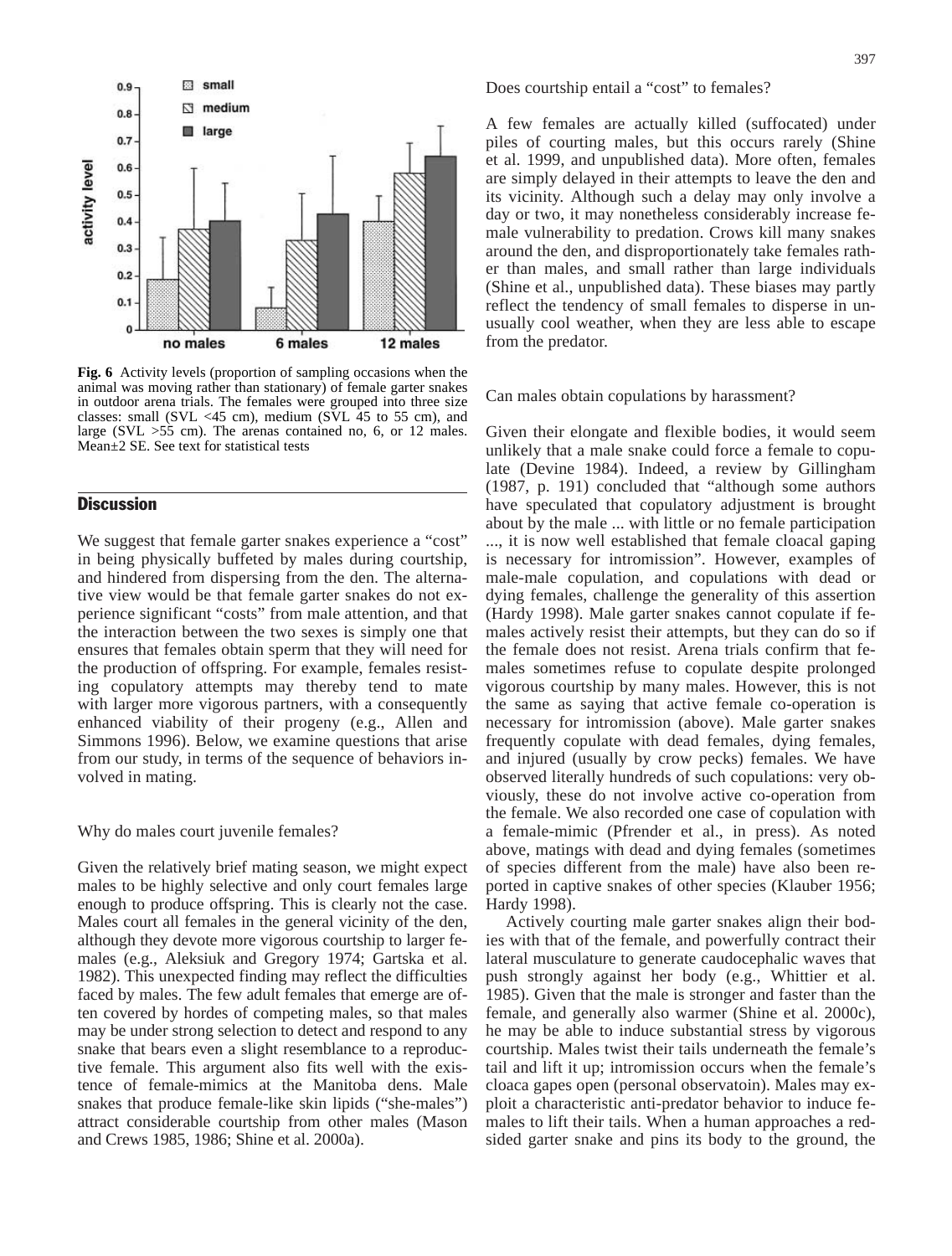immediate response (elicited in  $\leq$  5 s in 25 of 25 trials) by both male and female snakes involves raising the tail-tip and waving it in the air (R. Shine, unpublished data). This response may normally function to attract the predator's attention to the (disposable) tail-tip (Willis et al. 1982), but may also enhance a male's opportunity to intromit.

Nonetheless, a male cannot copulate with a healthy female unless he obtains some limited co-operation from her (i.e., she must relax the musculature around her cloacal opening). If she is too small to produce offspring, why co-operate? Copulatory behavior unrelated to reproductive output has been recorded in females of a wide variety of species (e.g., Hrdy 1986; De Ruiter et al. 1994; Poldmaa et al. 1995). These non-reproductive matings have been interpreted as non-adaptive consequences of high sex steroid levels (e.g., Symons 1979) or because the costs of resisting male courtship may eventually outweigh the costs of accepting an "unnecessary" copulation (e.g., McLain and Pratt 1999). Alternatively, a female may enhance her reproductive success by mating, even if she does not use the sperm obtained in that copulation to sire her offspring. For example, females that mate more often than is necessary for reproduction may enhance their nutritional status through nuptial gifts or sperm acquisition (Ward and Landolt 1995), or may be able to manipulate the subsequent behavior of their male partners (Hrdy 1986; De Ruiter et al. 1994). In garter snakes, females that mate may thus manipulate not only the behavior of their mate, but also of all other males in the vicinity. After copulation, females rapidly lose their attractiveness to males, because the scent of copulatory fluids discourages male courtship (Devine 1977; Ross and Crews 1977, 1978; Whittier et al. 1985; Shine et al., 2000d). Thus, a female that copulates can thereby disperse from the den with less harassment by courting males.

Because studies on reptiles have generally interpreted copulations strictly in terms of sperm transfer, most herpetologists have tacitly assumed that mating only occurs in circumstances where the sperm that are transferred are likely to contribute to paternity of a female's offspring. The inference is logical and plausible, but definitive evidence is weak. In two viperid snake species, field studies indicate that females copulate only in years when they are likely to produce offspring (Isogawa and Kato 1995; Naulleau et al. 1999). However, earlier studies on one of these species reported mating even by non-reproductive females (Saint Girons 1952). The contradictory results may reflect female opportunities to escape; non-reproductive female vipers mate in captivity, but not in the wild (X. Bonnet, personal communication).

What determines the minimum body size at mating for females?

The conventional answer to this question would be that females do not copulate until they are large enough to produce offspring. Instead, our data on garter snakes suggest that females begin copulating at the minimum body size at which they are physically capable of doing so. The most likely physical constraint involves the size of the female's cloacal chamber compared to the size of the hemipenis that it must accommodate during copulation (Fig. 4). Although we interpret the correlation between cloacal size and mating as evidence for a body size constraint on mating, the argument could be reversed. That is, the same pattern would result if relative cloacal size evolved to fit some optimal "body size at first mating."

## Consequences of harassment

Mating by non-reproductive females has several implications. The first of these is a methodological one. Studies that use molecular techniques to assign paternity have shown that simply measuring the number of copulations that a male achieves (as is often done in behavioral ecology studies) may provide a misleading measure of his reproductive success (e.g., Poldmaa et al. 1995). In such cases, the error is attributed to unseen copulations, or to post-mating effects (e.g., sperm competition). Our study reveals another source of error: some of the females that copulate may be too small to produce offspring, and hence these matings have no effect on male reproductive success in genetical terms. In turn, this bias could modify conclusions concerning the determinants of male fitness. For example, size-assortative mating within this population means that numbers of copulations substantially underestimate reproductive success of large males relative to smaller conspecifics, not only because larger females tend to have more offspring (e.g., Gregory 1977), but also because many of the smaller females may not actually use that sperm to produce offspring.

Various aspects of garter snake biology may reflect the "costs" of sexual coercion.

- (1) Size-assortative mating. Size-assortative mating in this system can occur even in the absence of malemale interaction (Shine et al. 2000b and unpublished data). Thus, size-matching may be related to physical struggles between the male and female.
- (2) The tendency of small females to emerge in cold weather. Predation by crows is intense around the dens, with small female snakes disproportionately at risk (Shine et al., unpublished data). The bias in predation toward these animals may reflect both their size and the fact that they are frequently active during unusually cool weather (see above). Plausibly, activity by small females at such times is favored because of lowered levels of coercion. An alternative hypothesis would be that smaller body size enables the young females to heat faster than larger conspecifics, and thus emerge under cooler conditions. This interpretation is not consistent with the similarity in body sizes between adult males and juvenile females, nor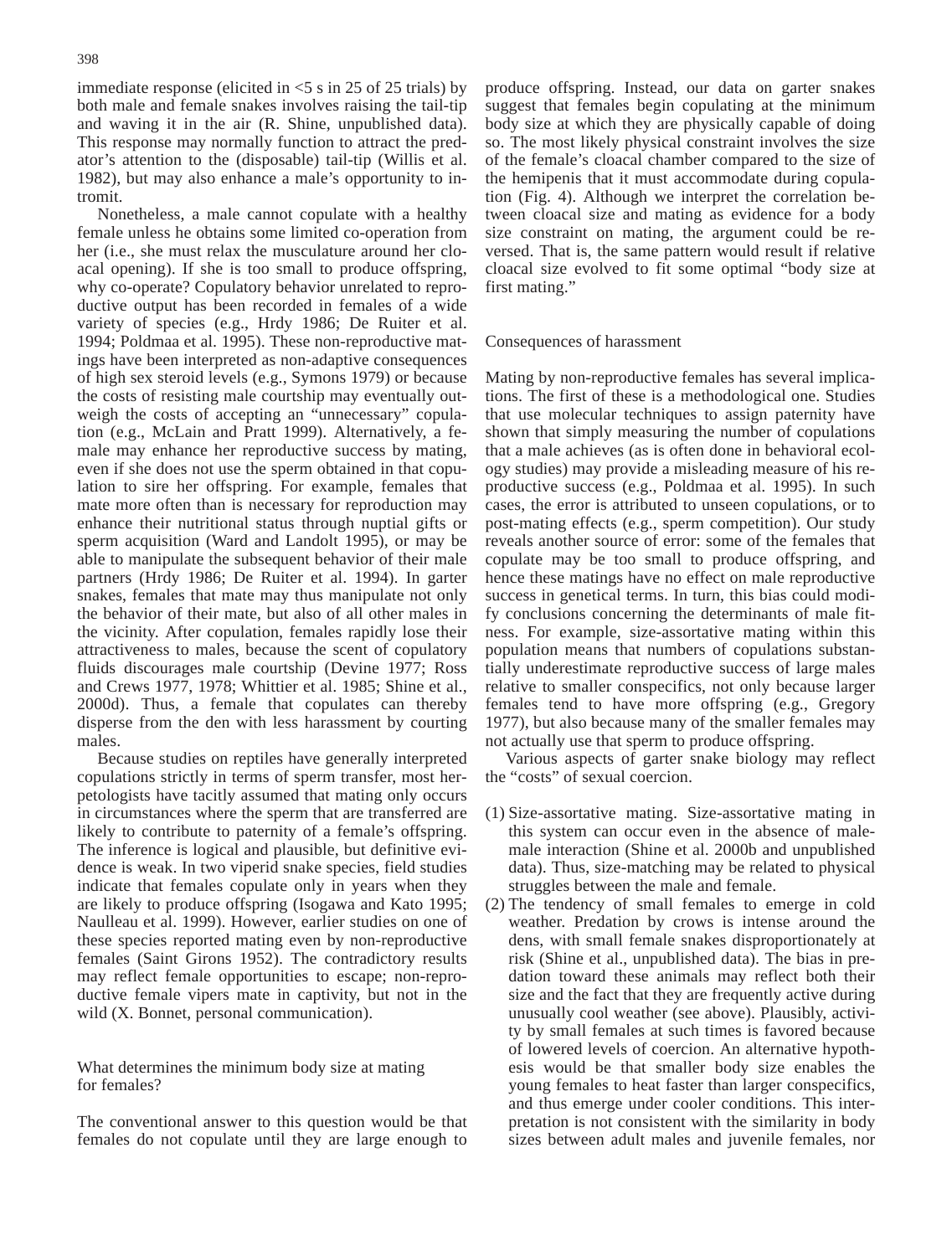with studies showing that a garter snake's body size exerts only a trivial effect on its rate of heating (Shine et al., in press a).

(3) Avoidance of dens by juvenile snakes. Many studies on garter snakes have shown that young-of-the-year snakes do not return to their parents' den for their first winter. This phenomenon has generally been attributed to the availability of alternative overwintering sites: small snakes can physically penetrate deep underground in the myriad small crevices available, and thus do not need to seek out the few large dens (Gregory 1974, 1982). However, this hypothesis cannot explain the total absence of young-of-the-year animals at the communal dens. We have never seen a single first-year snake at the dens, among tens of thousands of older snakes. Given the suitability of surrounding swamps as summer habitat for garter snakes, chance would dictate that a few hundred yearlings, at least, would overwinter at the dens each year. Their absence suggests that they actively avoid the large dens. The "costs" of harassment offer a plausible reason for such avoidance, especially given the small body size of the yearling animals. This explanation would apply to males as well as females, because newly emerged males are actively courted by other males (Shine et al. 2000a).

Two puzzles remain, however. First, why do yearling females use the communal dens (and thus accept harrassment by males) if other overwintering sites are available? Second, young-of-the year tend to avoid communal dens in other snake taxa, including species that do not mate immediately after spring emergence (Gregory 1982). These observations suggest that ontogenetic shifts in overwintering sites may be affected by several factors, with sexual conflict being only one component.

- (4) Copulation by juvenile females. Females copulate at body sizes well below those at which they give birth (Fig. 2). As noted above, the simplest explanation for this phenomenon is that juvenile females benefit from copulation because it means they are ignored by males during the subsequent period of dispersal. Alternatively, juvenile females might store sperm within their oviducts and ultimately use this sperm to fertilize ova the following year. Given the apparent advantages of multiple mating to females in some snake species (Madsen et al. 1992), and the high frequency of multiple mating in female garter snakes in some populations (Schwarz et al. 1989), juvenile females might actually enhance their reproductive fitness by accepting sperm in this way.
- (5) Female mimicry. Male red-sided garter snakes at the Manitoba dens exhibit female-like skin lipids in the period immediately after they emerge from hibernation, and thus attract considerable courtship from other males at this time (Mason and Crews 1985, 1986; Shine et al. 2000a). After regaining their strength, locomotor speed, and courtship ability, the males produce a male-identifying lipid (squalene: Mason et al.

1987) and cease to be attractive to other males (Shine et al. 2000a). Although this phenomenon has always been interpreted as males mimicking females, the argument can be turned on its head. Females may have evolved to mimic males, because of the consequent reduction in sexual harassment (as in some butterfly species: Cook et al. 1994). In turn, males would evolve a substance (such as squalene) that unambiguously marks their sex (and hence, makes them unattractive to other males). In the consequent "arms race" between the sexes (e.g., Clutton-Brock and Parker 1995), she-males might reflect the ancestral character state of males, before they have had enough time to produce the male identifier.

## Conclusions

How general are our results? In particular, do mating systems in other snakes (or even other populations of garter snakes) also involve sexual conflict, harassment, and forcible copulation? At present, the data are too meager to evaluate this possibility. The high operational sex ratios at the huge Manitoba dens may exacerbate the degree of harassment far beyond that seen in other systems. Nonetheless, courtship behavior among snakes shows considerable diversity, and some of the behaviors of courting males may function to force female receptivity. For example, some male colubrids bite the neck of the female during coitus (e.g., *Elaphe*, *Lampropeltis*, *Pituophis*: Gillingham 1987), some pythons (*Liasis*) grip the female with body coils (T. Madsen, personal communication), and some elapids (*Ophiophagus*) and sea-snakes (*Emydocephalus*) prod the female very firmly with their snout (Guinea 1996; R. Whitaker, personal communication). Unfortunately, the possibility of male-female conflict during courtship has attracted very little attention. We will need detailed behavioral studies on other snakes before we can evaluate whether or not sexual conflict is an important general feature of snake biology.

**Acknowledgements** We thank Mike Lemaster and Mike Pfrender for assistance in the field, and Pat Gregory for allowing us to use some of his original data in this paper. This research was supported by the Australian Research Council (to R.S.) and by a National Science Foundation National Young Investigator Award (IBN-9357245), and the Whitehall Foundation (W95-04) to R.T.M. Research was conducted under the authority of Oregon State University Institutional Animal Care and Use Committee Protocol No. LAR-1848B. All research was conducted in accordance with the U.S. Public Health Service "Policy on Humane Care and Use of Laboratory Animals" and the National Institutes of Health "Guide to the Care and Use of Laboratory Animals."

## References

Aleksiuk M, Gregory PT (1974) Regulation of seasonal mating behavior in *Thamnophis sirtalis parietalis*. Copeia 1974:682–689

Allen GR, Simmons LW (1996) Coercive mating, fluctuating asymmetry and male mating success in the dung fly *Sepsis cynipsea*. Anim Behav 52:737–741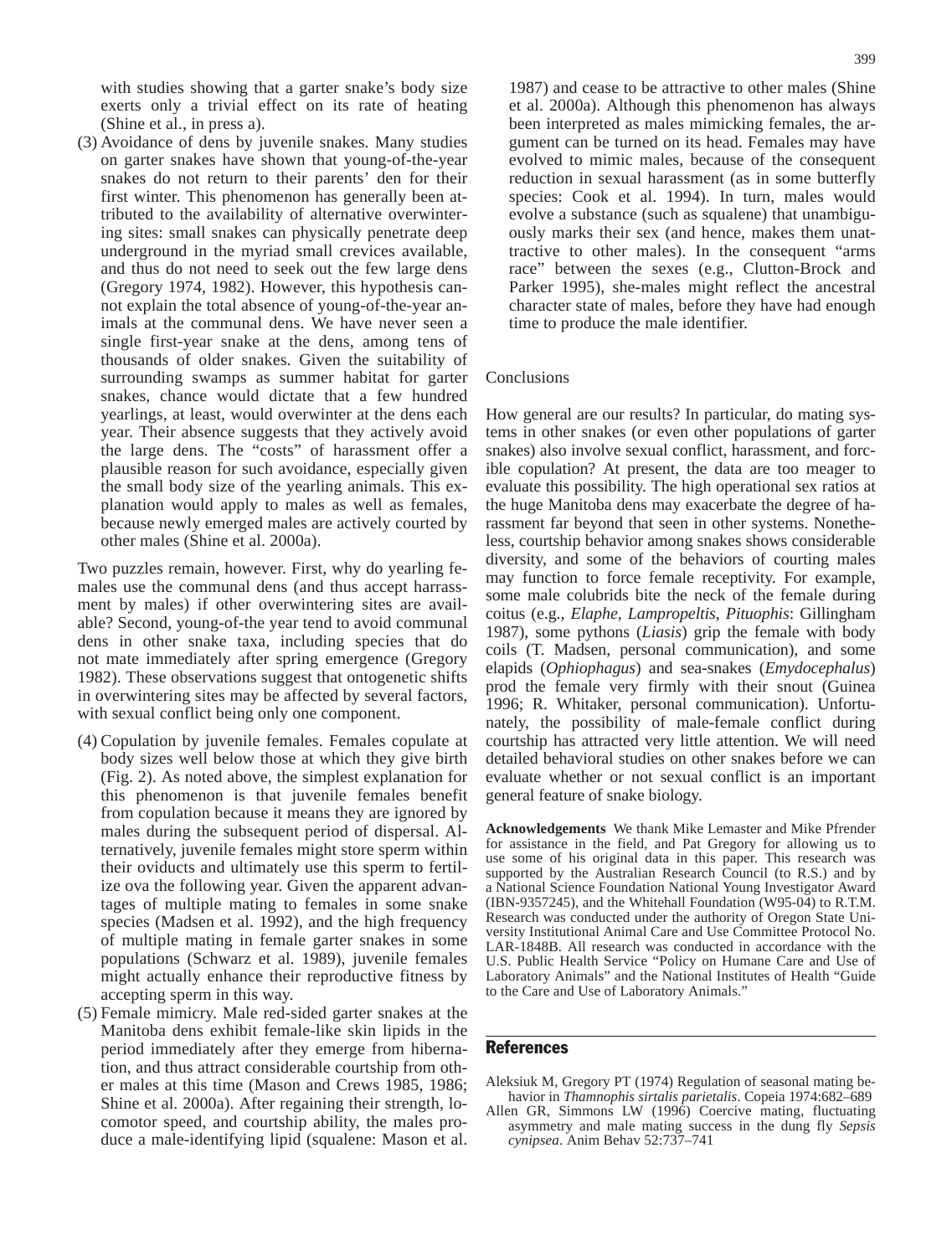Berry JF, Shine R (1980) Sexual size dimorphism and sexual selection in turtles (Order Chelonia). Oecologia 44:185–191

Brooks R, Jennions MD (1999) The dark side of sexual selection. Trends Ecol Evol 14:336–337

- Clutton-Brock TH, Parker GA (1995) Sexual coercion in animal societies. Anim Behav 49:1345–1365
- Cook SE, Vernon JG, Bateson M, Guildford T (1994) Mate choice in the polymorphic African swallowtail butterfly, *Papilio dardanus*: male-like females may avoid harassment. Anim Behav 47:389–397
- Crean C, Gilburn A (1998) Sexual selection as a side-effect of sexual conflict in the seaweed fly *Coelopa ursina* (Diptera: Coleopidae). Anim Behav 56:1405–1410
- De Ruiter JR, Van Hoof JARAM, Scheffrahn W (1994) Social and genetic aspects of paternity in wild long-tailed macaques (*Macaca fascicularis*). Behaviour 129:203–224
- Devine MC (1977) Copulatory plugs, restricted mating opportunities and reproductive competition among male garter snakes. Nature 267:345–346
- Devine MC (1984) Potential for sperm competition in reptiles: behavioral and physiological consequences. In: Smith RL (ed) Sperm competition and the evolution of animal mating systems. Academic Press, Orlando, Fla, pp 509–521
- Gartska WR, Camazine B, Crews D (1982) Interactions of behaviour and physiology during the annual reproductive cycle of the red-sided garter snake (*Thamnophis sirtalis parietalis*). Herpetologica 38:104–123
- Ghiselin M (1974) The economy of nature and the evolution of sex. University of California Press, Berkeley
- Gillingham JC (1987) Social behavior. In: Seigel RA, Collins JT, Novak SS (eds) Snakes: ecology and evolutionary biology. McGraw-Hill, New York, pp 184–209
- Gould SJ (1984) Hen's teeth and horse's toes. Norton, New York
- Gregory PT (1974) Patterns of spring emergence of the red-sided garter snake (*Thamnophis sirtalis parietalis*) in the Interlake region of Manitoba. Can J Zool 52:1063–1069
- Gregory PT (1977) Life-history parameters of the red-sided garter snake (*Thamnophis sirtalis parietalis*) in an extreme environment, the Interlake region of Manitoba. Nat Mus Can Publ Zool 13:1–44
- Gregory PT (1982) Reptilian hibernation. In: Gans C, Pough FH (eds) Biology of the Reptilia, vol 13. Academic Press, London, pp 53–154
- Gregory PT, Stewart KW (1975) Long-distance dispersal and feeding strategy of the red-sided garter snake (*Thamnophis sirtalis parietalis*) in the Interlake of Manitoba. Can J Zool 53:238–245
- Guinea ML (1986) Aspects of the biology of the common Fijian sea snake *Laticauda colubrina* (Schneider). MSc thesis, University of the South Pacific, Suva, Fiji
- Guinea ML (1996) Functions of the cephalic scales of the sea snake *Emydocephalus annulatus*. J Herpetol 30:126–128
- Hardy DLS (1998) Male-male copulation in captive Mojave rattlesnakes (*Crotalus s. scutulatus*): its possible significance in understanding the behavior and physiology of crotaline copulation. Bull Chicago Herpetol Soc 33:258–262
- Hawley AWL, Aleksiuk  $\overline{M}$  (1976) Sexual receptivity in the female red-sided garter snake (*Thamnophis sirtalis parietalis*). Copeia 1976:401–404
- Hrdy SB (1986) Empathy, polyandry, and the myth of the coy female. In: Bleier R (ed) Feminist approaches to science. Pergamon, Oxford, pp 119–146
- Isogawa K, Kato M (1995) Mating season of the Japanese mamushi, *Agkistrodon blomhoffii blomhoffii* (Viperidae: Crotalinae), in southern Kyushu, Japan: relation with female ovarian development. Jpn J Herpetol 16:42–48
- Klauber LM (1956) Rattlesnakes: their habits, life histories and influence on mankind. University of California Press, Berkeley
- LeBouef BJ, Mesnick S (1990) Sexual behaviour of male northern elephant seals. I. Lethal injuries to adult females. Behaviour 116:143–162
- Madsen T, Shine R, Loman J, Håkansson T (1992) Why do female adders copulate so frequently? Nature 335:440–441
- Mason RT, Crews D (1985) Female mimicry in garter snakes. Nature 316:59–60
- Mason RT, Crews D (1986) Pheromone mimicry in garter snakes. In: Duvall D, Muller-Schwarze D, Silverstein RM (eds) Chemical signals in vertebrates, vol 4. Plenum, New York, pp 279–283
- Mason RT, Chinn JW, Crews D (1987) Sex and seasonal differences in the skin lipids of garter snakes. Comp Biochem Physiol B 87:999-1003
- McKinney F, Derrickson SR, Mineau P (1983) Forced copulation in water-fowl. Behaviour 86:250–294
- McLain DK, Pratt AE (1999) The cost of sexual coercion and heterospecific sexual harassment on the fecundity of a hostspecific, seed-eating insect (*Neacoryphys bicrucis*). Behav Ecol Sociobiol 46:164–170
- Naulleau G, Bonnet X, Vacher-Vallas M, Shine R, Lourdais O (1999) Does less-than-annual production of offspring by female vipers (*Vipera aspis*) mean less-than-annual mating? J Herpetol 33:688–691
- Olsson M (1995) Forced copulation and costly female resistance behavior in the Lake Eyre dragon, *Ctenophorus maculosus*. Herpetologica 51:19–24
- Pfrender M, Mason RT, Wilmslow JT, Shine R (in press). *Thamnophis sirtalis parietalis* (red-sided gartersnake): male-male copulation. Herpetol Rev
- Poldmaa T, Montgomerie R, Boag P (1995) Mating system of the cooperatively breeding noisy miner *Manorina melanocephala*, as revealed by DNA profiling. Behav Ecol Sociobiol 37:137– 143
- Ross PJ, Crews D (1977) Influence of the seminal plug on mating behaviour in the garter snake. Nature 267:344–345
- Ross PJ, Crews D (1978) Stimuli influencing mating behavior in the garter snake, *Thamnophis radix*. Behav Ecol Sociobiol 4:133–142
- Rowe L, Krupa JJ, Sih A (1996) An experimental test of condition-dependent mating behavior and habitat choice by water striders in the wild. Behav Ecol 7:474–479
- Saint Girons H (1952) Ecologie et ethologie des viperes de France. Ann Sci Nat Zool Biol Anim 14:263–343
- Schwaner TD, Sarre SD (1988) Body size of tiger snakes in southern Australia, with particular reference to *Notechis ater serventyi* (Elapidae) on Chappell Island. J Herpetol 22:24–33
- Schwartz JM, McCracken GF, Burghardt GM (1989) Multiple paternity in wild populations of the garter snake, *Thamnophis sirtalis*. Behav Ecol Sociobiol 25:269–273
- Sexton OJ, Bramble JE (1994) Post-hibernation behavior of a population of garter snakes (*Thamnophis sirtalis*). Amphib-Reptil  $15.9 - 20$
- Shine R, Olsson MM, Moor IT, Lemaster MP, Mason RT (1999) Why do male snakes have longer tails than females? Proc R Soc Lond B 266:2147–2151
- Shine R, Olsson MM, Harlow P, Moore IT, LeMaster MP, Mason RT (2000a) The transvestite serpent: why do some male garter snakes court (some) other males? Anim Behav 59:349–359
- Shine R, Olsson MM, Moore IT, LeMaster MP, Greene M, Mason RT (2000b) Body size enhances mating success in male garter snakes. Anim Behav 59:F4–F11
- Shine R, Olsson MM, LeMaster MP, Moore IT, Mason RT (2000c) Effects of sex, body size, temperature and location on the antipredator tactics of free-ranging garter snakes (*Thamnophis sirtalis*, Colubridae). Behav Ecol 11:239–245
- Shine R, Olsson MM, Moore IT, LeMaster MP, Mason RT (2000 c) Are snakes right-handed? Asymmetry in hemipenis size and usage in garter snakes (*Thamnophis sirtalis*). Behav Ecol 11:411–415
- Shine R, Olsson MM, Mason RT (2000 d) Chastity belts in garter snakes: the functional significance of mating plugs. Biol J Linn Soc 70:377–390
- Shine R, Harlow PS, Elphick MJ, Olsson MM, Mason RT (in press a) Conflicts between courtship and thermoregulation: the